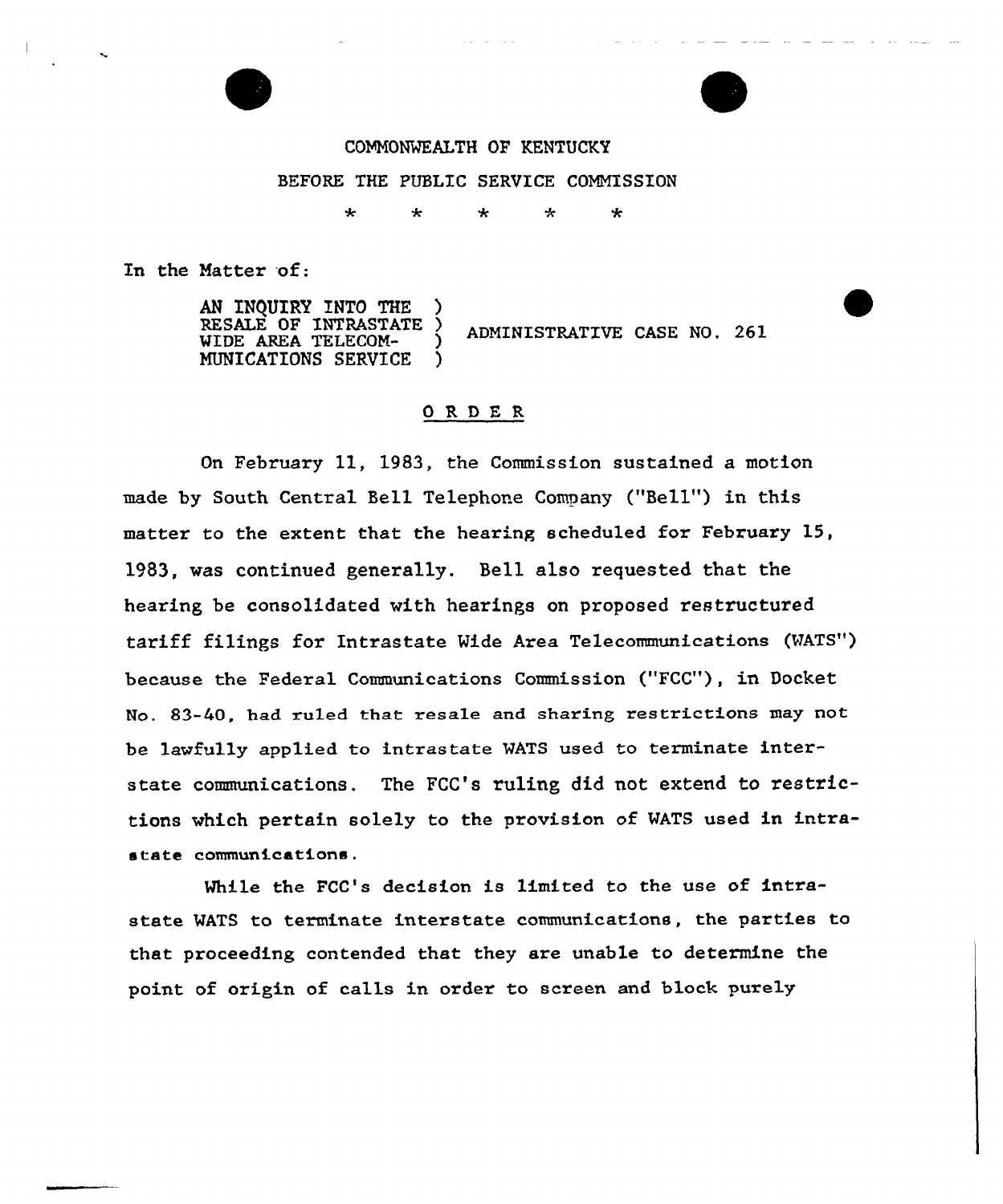intrastate calls. In effect, once intrastate WATS is provided, can be used for both intrastate and interstate communications, without any paxty being able to "police" its use,

Bell further suggested that, in light of the FCC ruling, it would promptly file restructured and repriced Kentucky intrastate WATS tariff schedules to make such rates more usage sensitive for resale purposes. Bell also proposed to remove the resale and sharing prohibitions from its tariffs.

After considering this matter, the Commission finds that a hearing should be held for the purpose of receiving testimony relative to the following issues:

l) Whether the prohibitions in the tariff against resale and sharing of purely intrastate WATS should be maintained;

2) If such tariff prohibitions are found reasonable and should be maintained:

- a) Should PSC have any regulatory requirements for users of intrastate WATS who only terminate interstate calls?
- b) Can users of intrastate WATS for termination of their interstate calls screen and block only intrastate calls?
- c) Should thexe be a separate rate structure for this use of intrastate WATS?
- d) Are there any other relevant issues?

3) If such tariff pxohibitions axe unreasonable and axe removed:

 $-2-$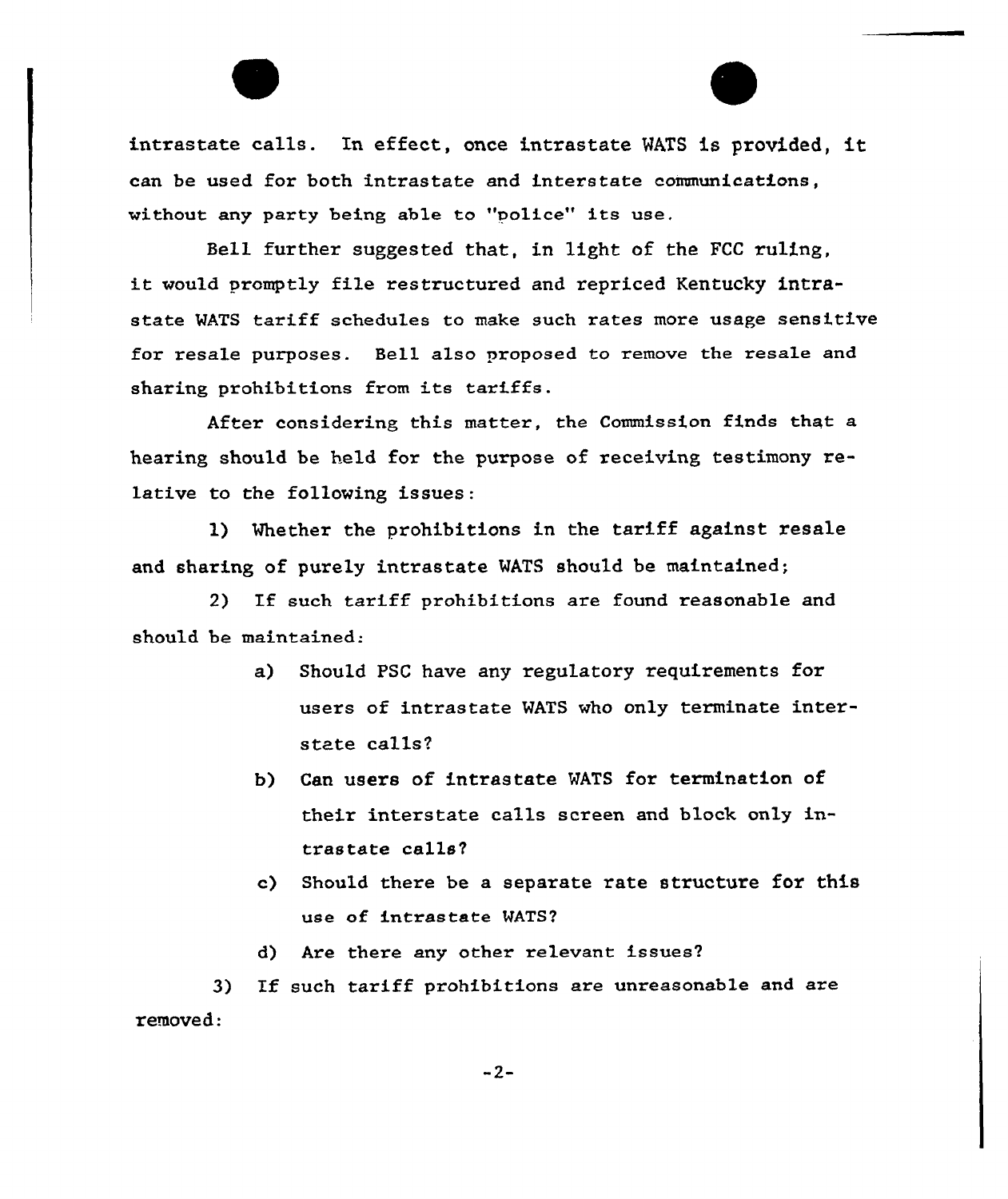

b) Should there be a separate rate structure for WATS which is to be resold or shared

4) What is the justification for the large rate differential between WATS and conventional toll charges?

5) What is the need for and effect of Bell's proposed restructured and repriced WATS tariff?

6) Should intrastate WATS be discontinued, by making the service obsolete with respect to any new customers, and perhaps "grandfathering" in current customers?

Because this Order has restated the topics that will be examined during the pendency of this proceeding, the Commission will continue to entertain motions to intervene from persons having an interest in this proceeding, such motions to be filed not later than March 15, 1983.

IT IS THEREFORE ORDERED that on and after March 6, 1983, the effective date of the FCC's ruling in Docket no. 83-40, telephone utilities under this Commission's jurisdiction may not deny intrastate MATS for the purpose of terminating interstate calls.

IT TS FURTHER QRDERED that Bell shall file its proposed restructured and repriced intrastate MATS tariffs not later than March 15, 1983.

IT IS FURTHER ORDERED that any additional persons who wish to participate in this proceeding shall move to intervene not latex than March 15, 1983.

 $-3-$